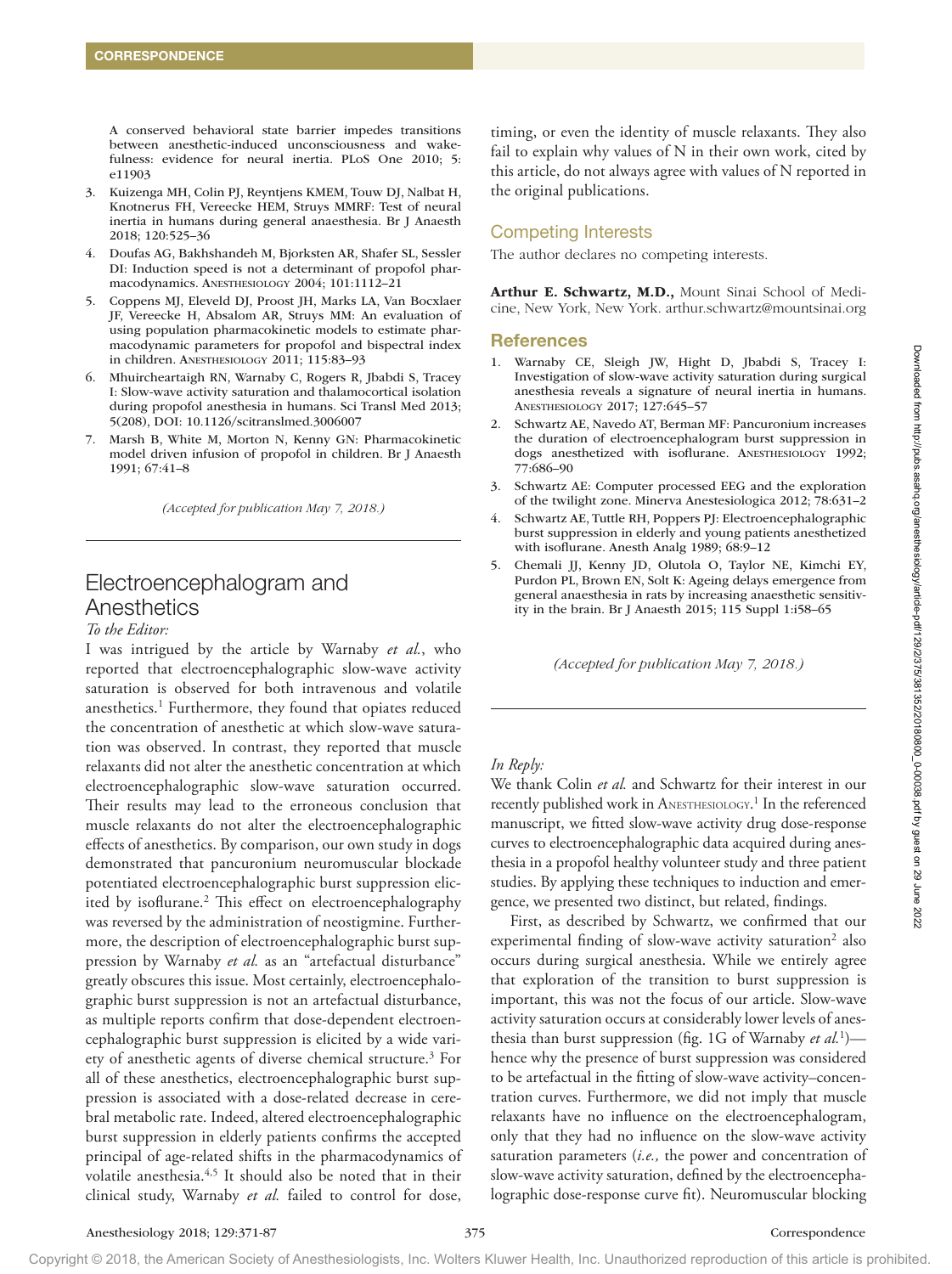drugs certainly influence the electroencephalogram and, in particular, frequencies above 20 Hz,<sup>3</sup> but we are unaware of any evidence that neuromuscular blockade potentiates burst suppression in humans. The prerequisites for inclusion of patient data in our analyses were specified in the Materials and Methods section. Any small discrepancies in N were due to the original data not meeting the criteria for inclusion in this different analysis with different criteria.

Second, as discussed by Colin *et al.*, we presented evidence of neural inertia in humans. We agree that there is a wide variation across individuals in the time taken for the drug to move from the blood and "activate" its effect site, and this is one of the many weak links in the use of population pharmacokinetic models. However, it is important to remember that the equilibration rate parameter  $(ke_0)$  is an abstract parameter that depends on the elimination of hysteresis for its estimation, therefore providing potential for circularity in this argument. We strongly argue that this single exponential diffusion term is poor at capturing the complexity of the many processes involved. This single parameter is expected to subsume a multiplicity of biologic processes including: (1) chemical diffusion from blood to brain, (2) molecular binding to various receptor targets, (3) disturbance of neuronal function, (4) impairment of neural network dynamics, and (5) the resultant change in behavior.

As shown by the modeling of our experimental propofol infusion regime in the letter from Colin *et al.*, it is mathematically inevitable that a value of the equilibration rate constant can be chosen so that the EC50 of induction equals the EC50 of emergence. However, based on our findings that were obtained using the commonly accepted populationbased equilibration rate constant values, we would argue that the shape of the drug concentration effect curve is a better indicator of neural inertia in an individual than the EC50. As an illustration, we ran a drug concentration–effect simulation with two different processes for induction and emergence (fig. 1, *blue curves*). The addition of a suitable equilibration rate constant will make the EC50 of induction and the EC50 of emergence equal (fig. 1, *red curves*). However, we believe it is the failure of the induction and emergence curves to overlay that is a true marker that induction and emergence are not equivalent processes. The EC50 is ultimately a single point on the population-generated curve and, as such, is not particularly meaningful for assessing such a complex phenomenon within an individual.

We entirely agree with Colin *et al.* that a more precise definition of "neural inertia" is required, as there are many subtleties that need to be further elucidated.<sup>4</sup> Originally proposed by Friedman *et al.*, 5 a neural component of the observed hysteresis is inferred through genetic and pharmacologic modification in animals also using behavioral state changes as a read-out. We would like to point out that, even using the disputed average population propofol model parameters, we did not find much evidence of neural inertia for behavioral response. This is similar to the result obtained in the recent associated paper by Kuizenga *et al*. 6

Importantly, we did find strong hysteresis in our brainbased measurement of electroencephalographic slow-wave

Fig. 1. Simulation of drug concentration-response curves for induction and emergence from anesthesia. The raw processes are indicated by the *blue curves*, with *arrows* showing the direction of change (*i.e.,* induction = *up arrow*, emergence = *down arrow*). The addition of a equilibration rate constant of 0.25 results in the EC50 of induction and EC50 of emergence being equal (*i.e.*, EC50 induction = EC50 emergence, *red curves*). The resulting figure-of-eight loops indicate failure to properly describe the different process driving induction and emergence. This example highlights the inadequacy of a single equilibration rate constant to model the biologic situation.



Downloaded from http://pubs.asahq.org/anesthesiology/article-ptf/129/2/375/381352/20180800\_0-00038.pdf by guest on 29 June 2022 Downloaded from http://pubs.asahq.org/anesthesiology/article-pdf/129/2/375/381352/20180800\_0-00038.pdf by guest on 29 June 2022

Copyright © 2018, the American Society of Anesthesiologists, Inc. Wolters Kluwer Health, Inc. Unauthorized reproduction of this article is prohibited.